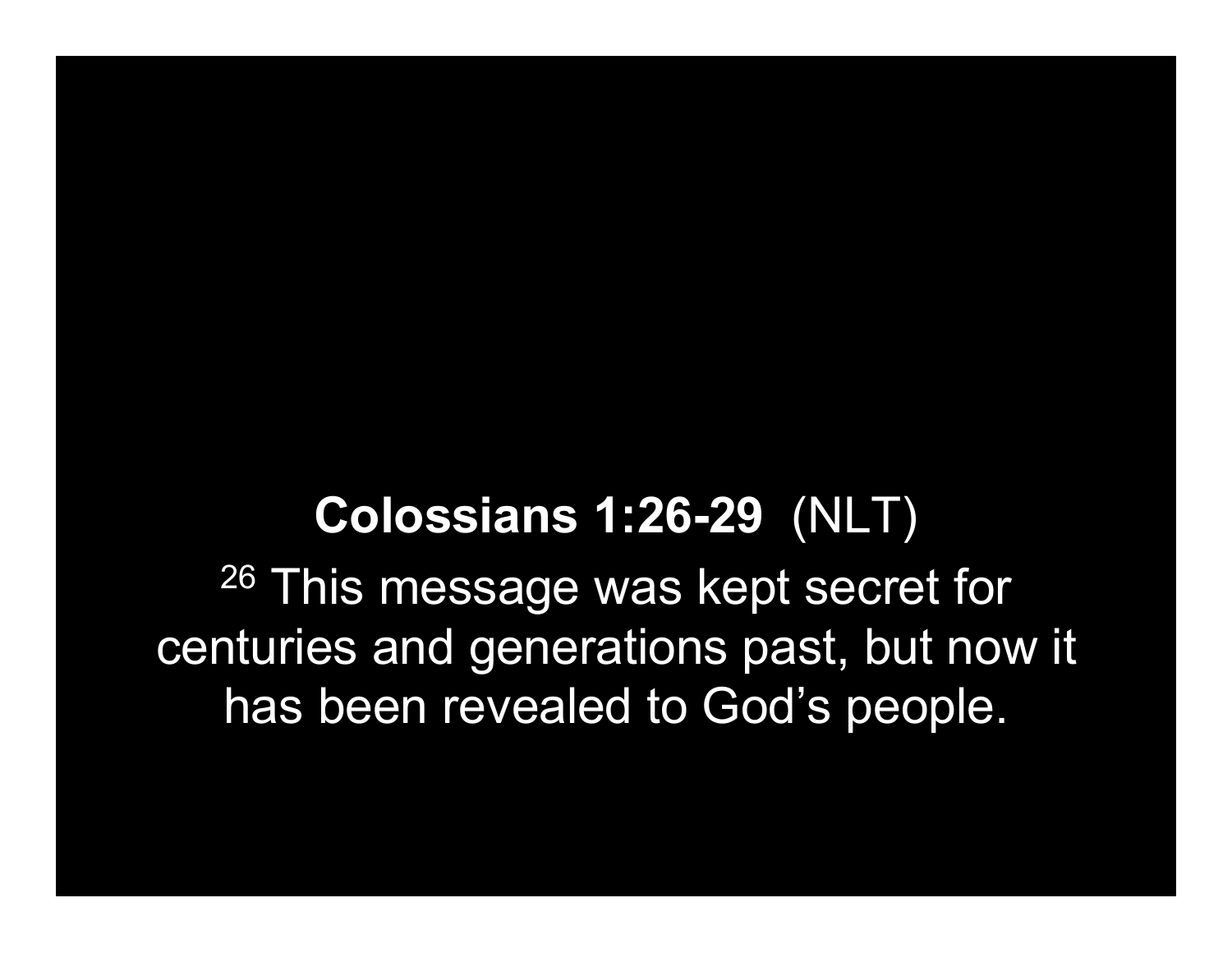<sup>27</sup> For God wanted them to know that the riches and glory of Christ are for you Gentiles, too. And this is the secret: Christ lives in you. This gives you assurance of sharing his glory.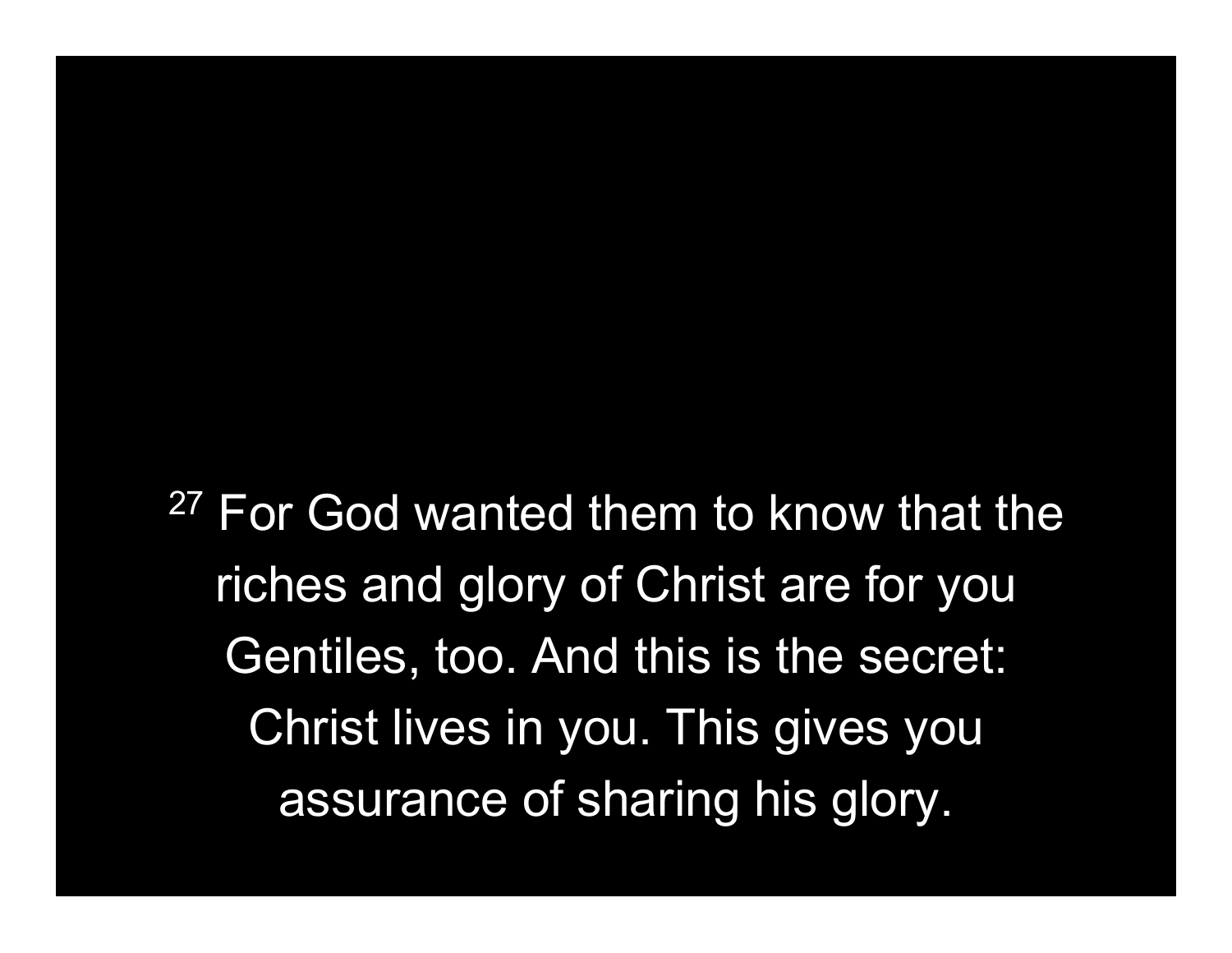<sup>28</sup> So we tell others about Christ, warning everyone and teaching everyone with all the wisdom God has given us. We want to present them to God, perfect in their relationship to Christ.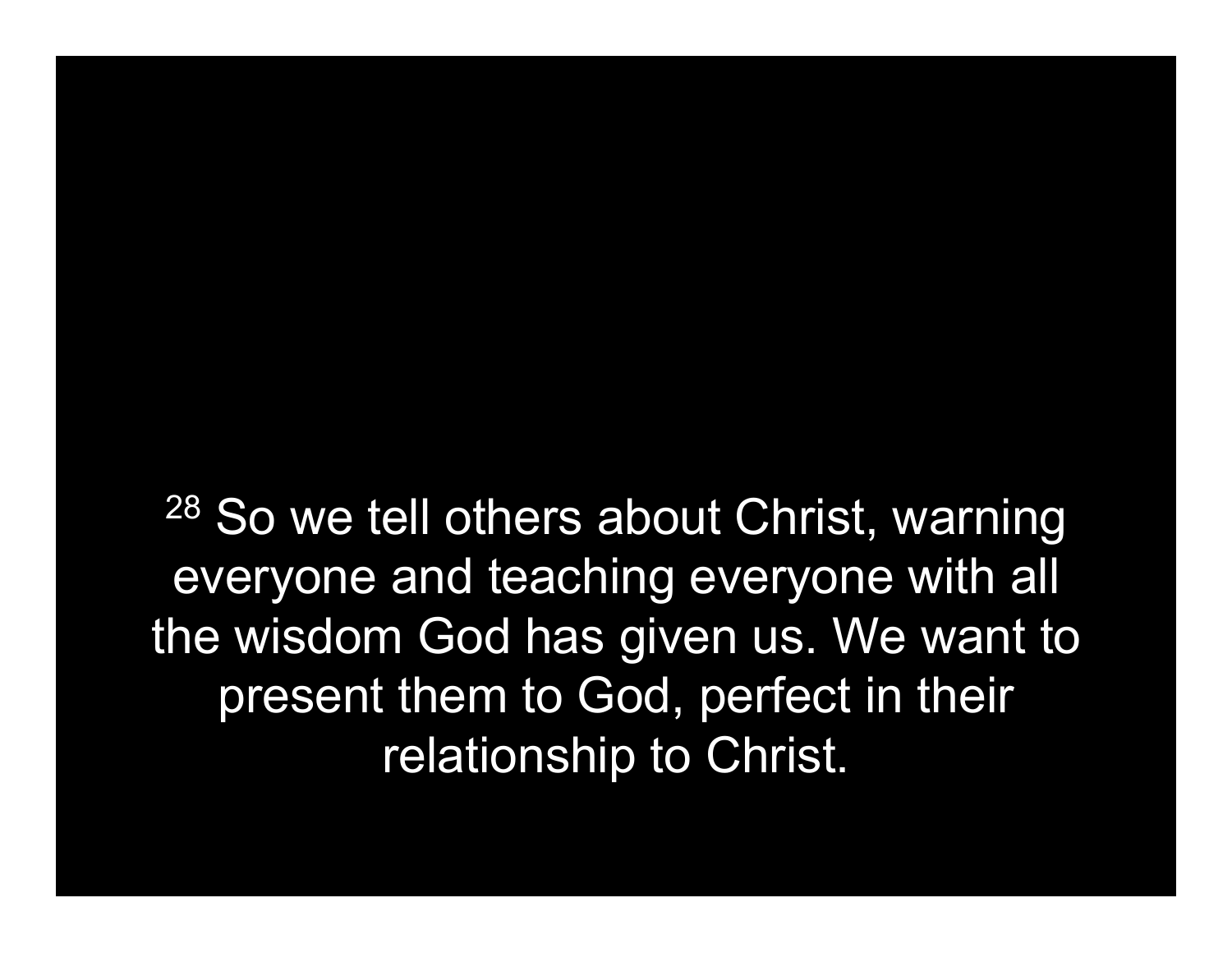<sup>29</sup> That's why I work and struggle so hard, depending on Christ's mighty power that works within me.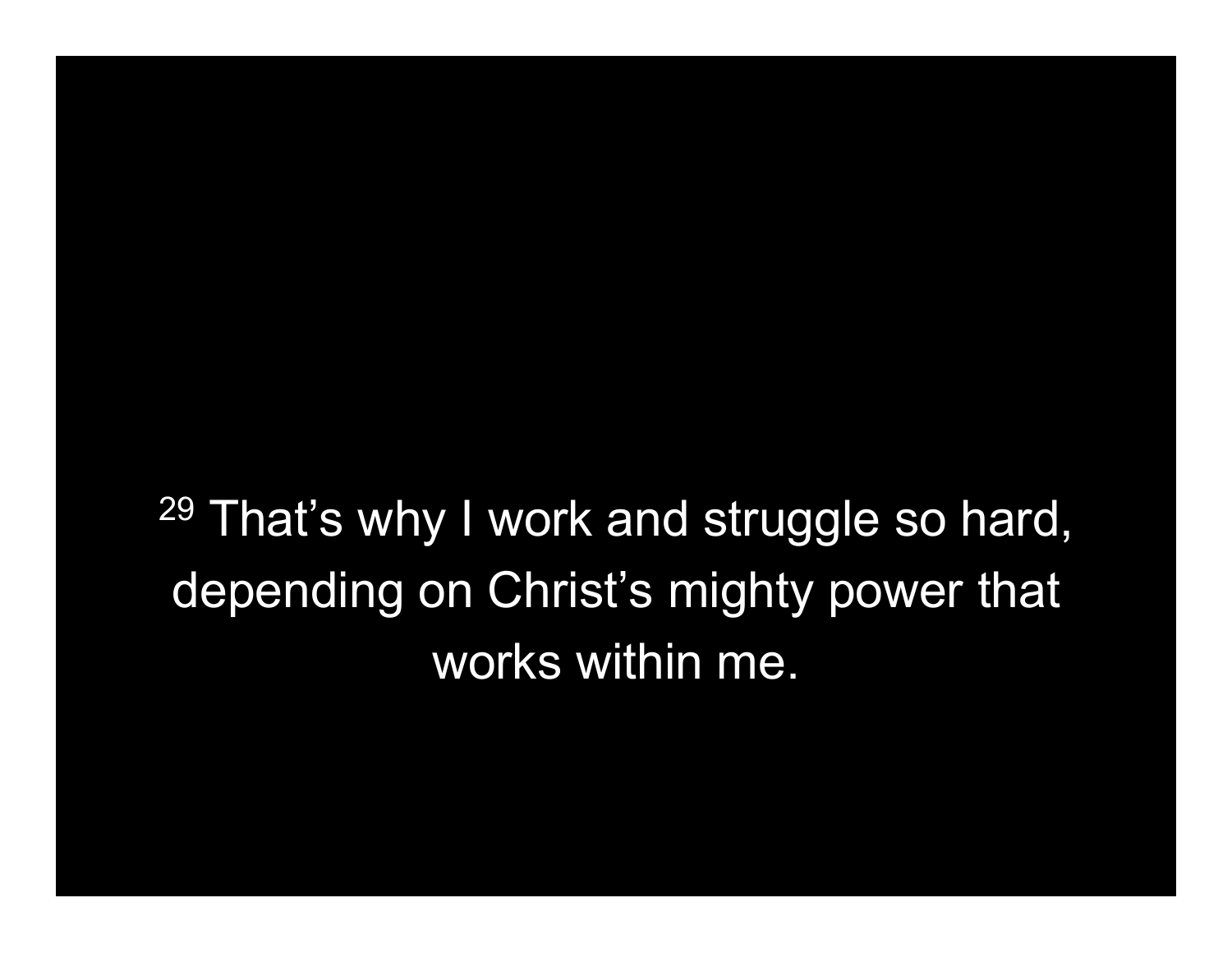## We PROCLAIM Him

Colossians 1:24-29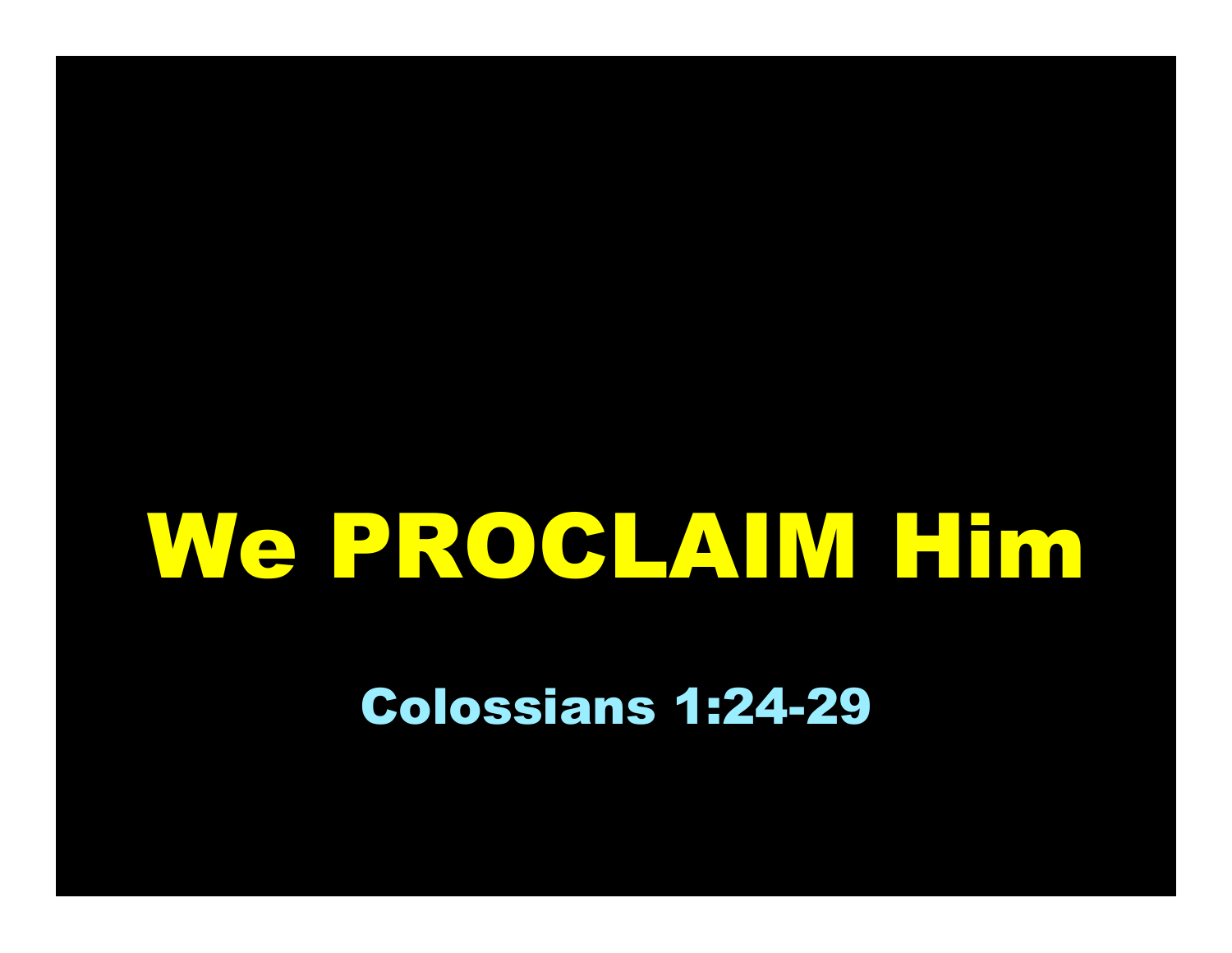<sup>22</sup> But now He has Reconciled you by Christ's physical body through death to present you HOLY in His sight, without **blemish and free from accusation... (NIV)**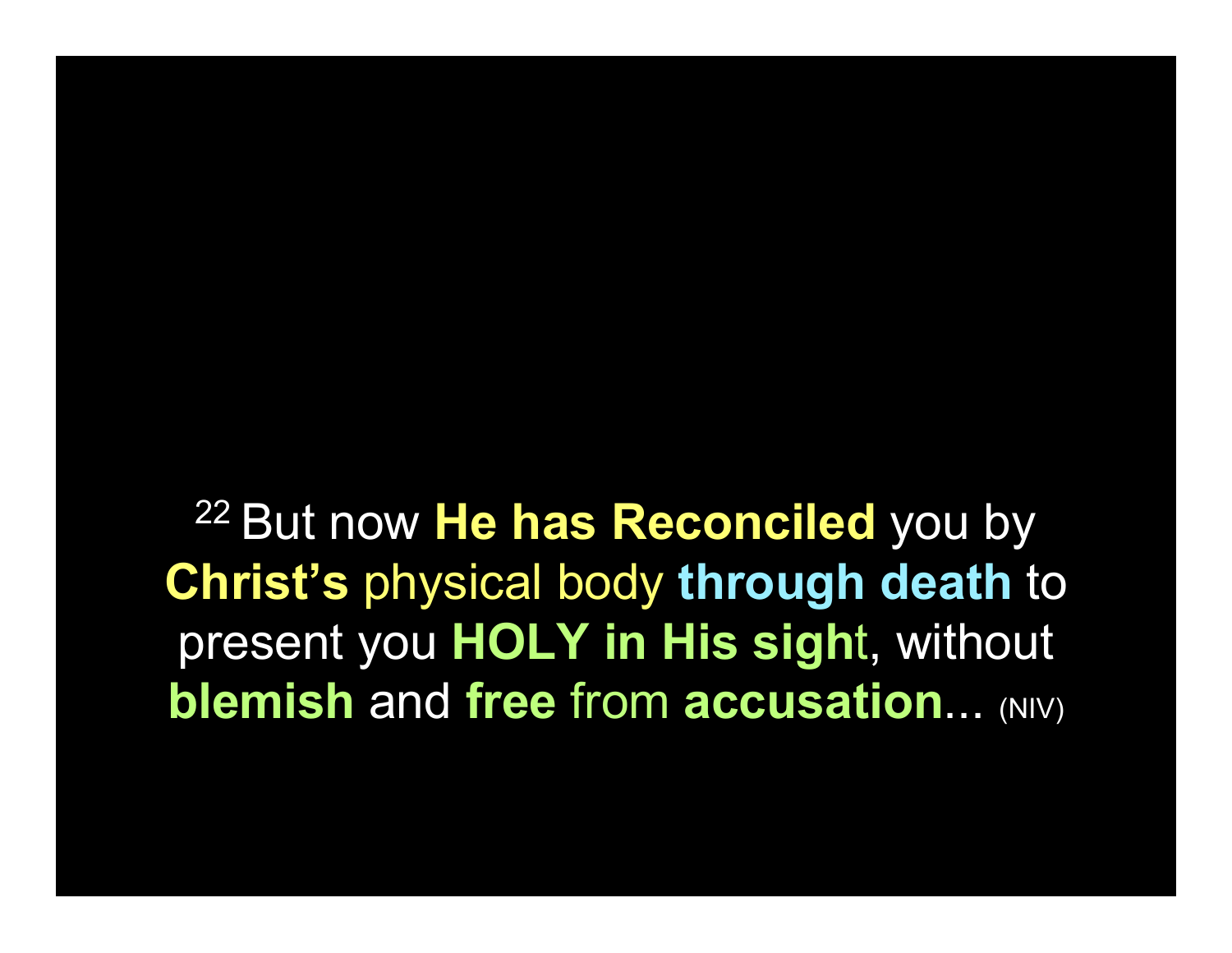<sup>23</sup>...This is the gospel that you heard and that has been proclaimed to every creature under heaven, and of which I, Paul, have **become a servant.** (NIV)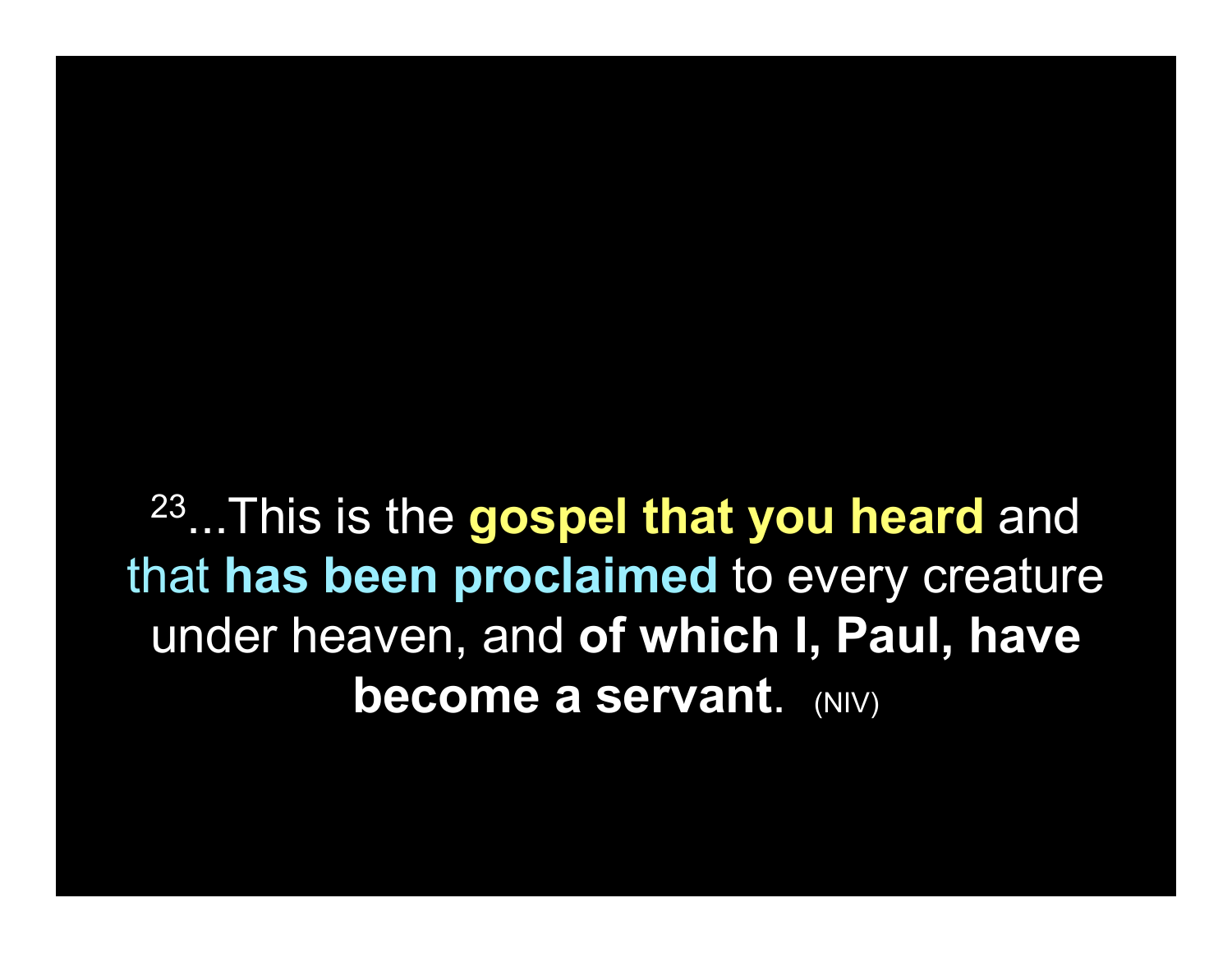## When believers suffer, Christ ALSO suffers because He indwells us.

**Constable**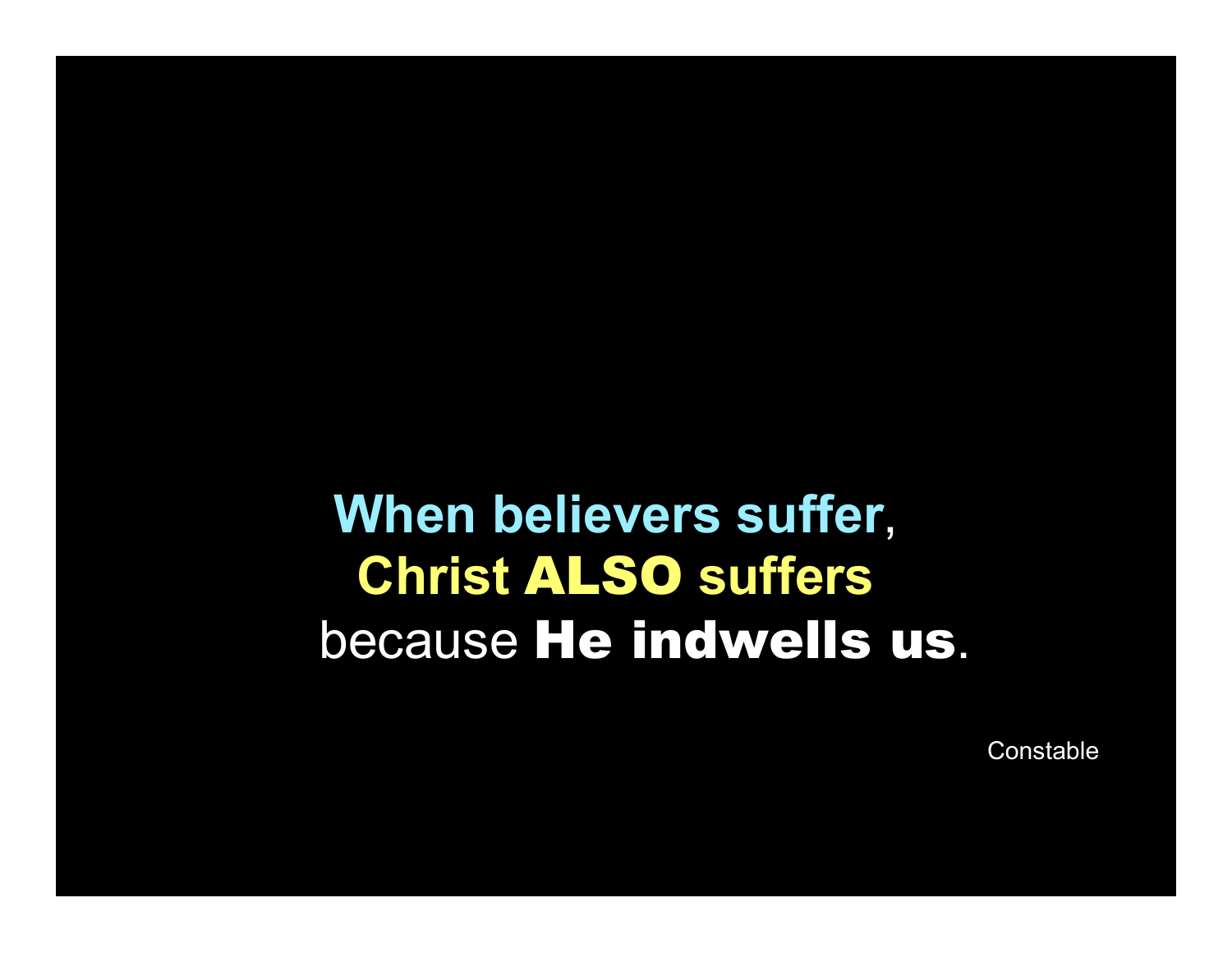24 I am glad when I suffer for you in my body, for I am participating in the sufferings of Christ that continue for His body, the church. (NLT)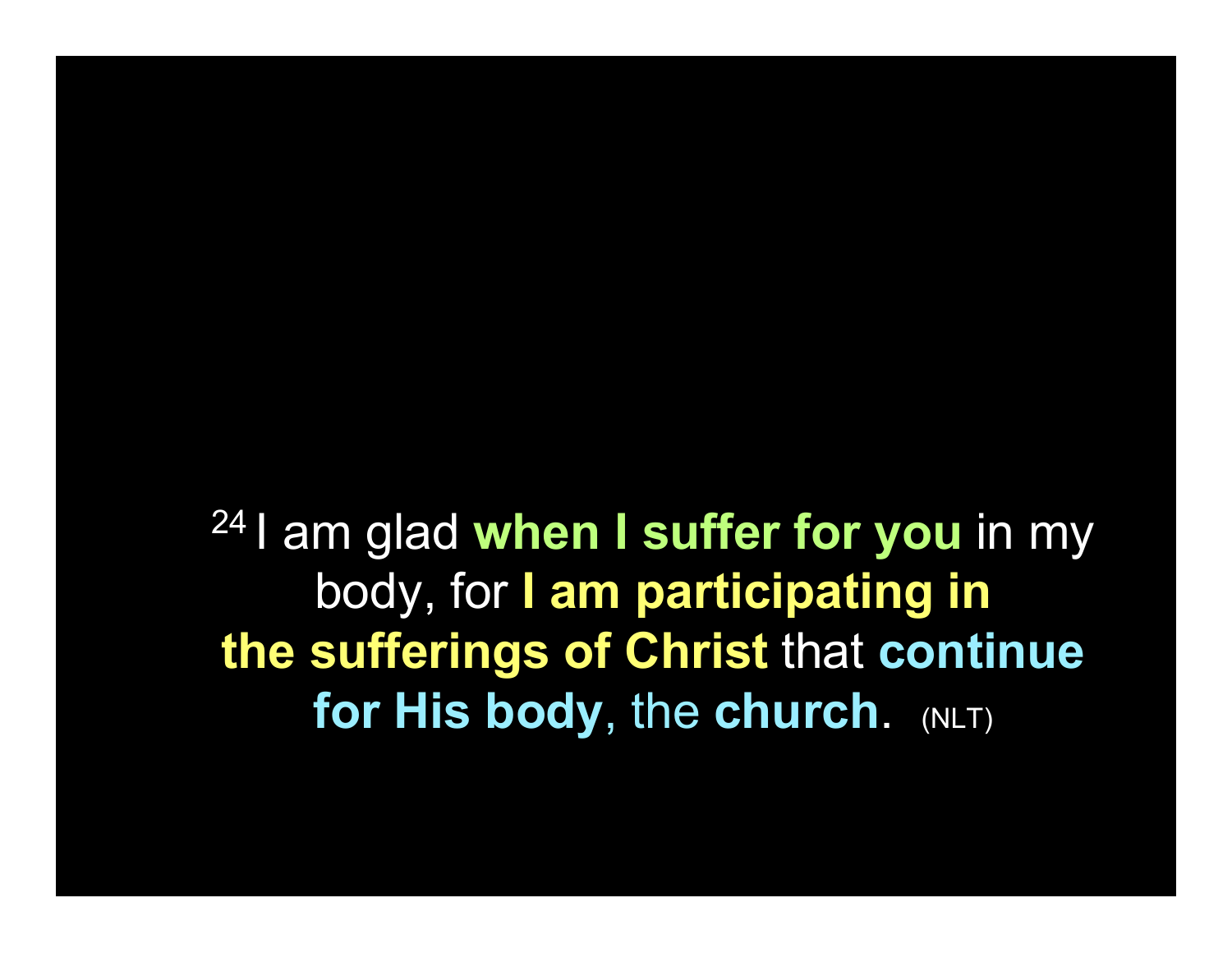2 Corinthians 1:8-9 (NIV) We do not want you to be uninformed, brothers, about the hardships we suffered in the province of Asia. We were under great pressure, far beyond our ability to endure, so that we despaired even of life. <sup>9</sup> Indeed, in our hearts we felt the sentence of death...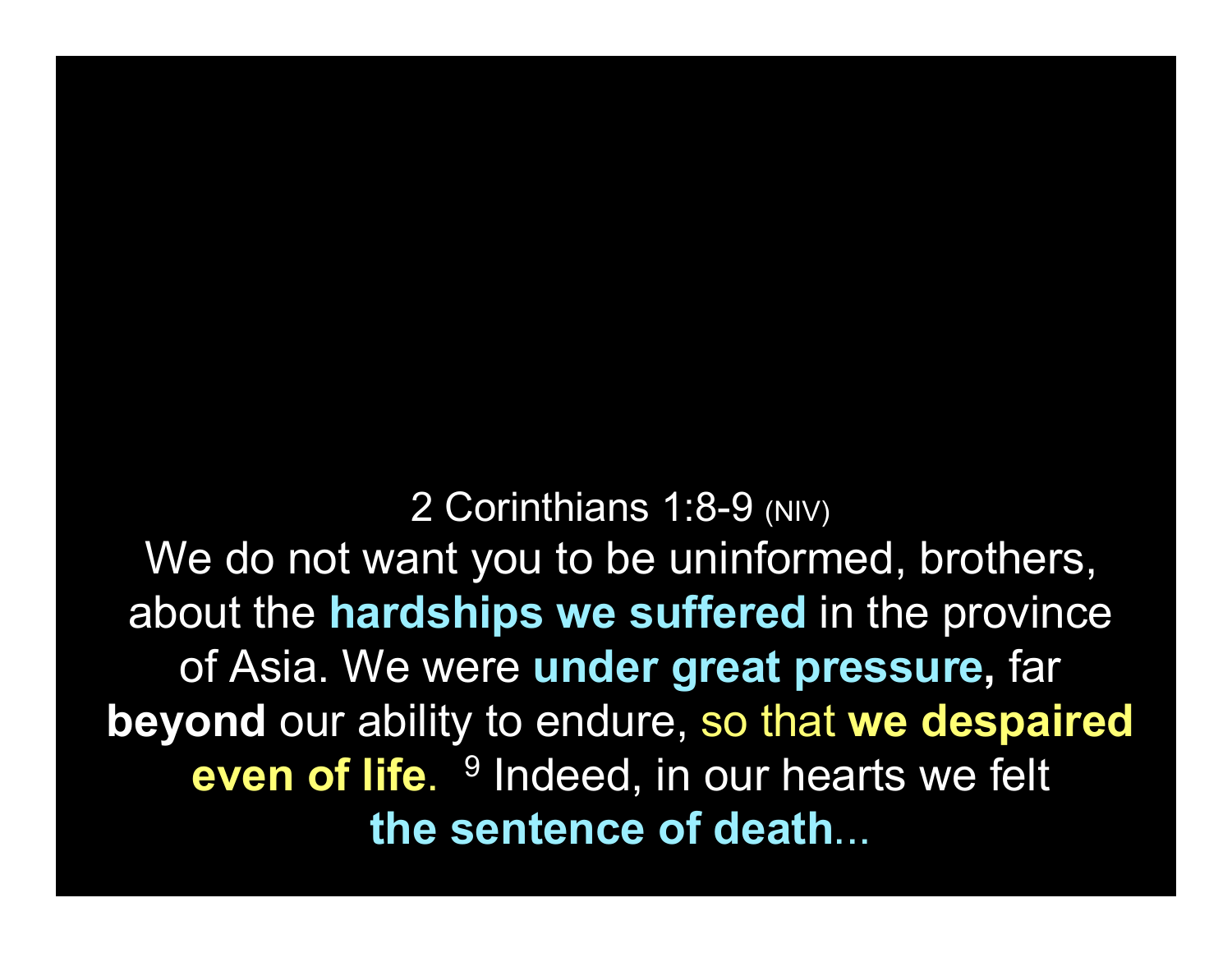<sup>9</sup>...But this happened that we might NOT rely on ourselves BUT on God, who raises the dead.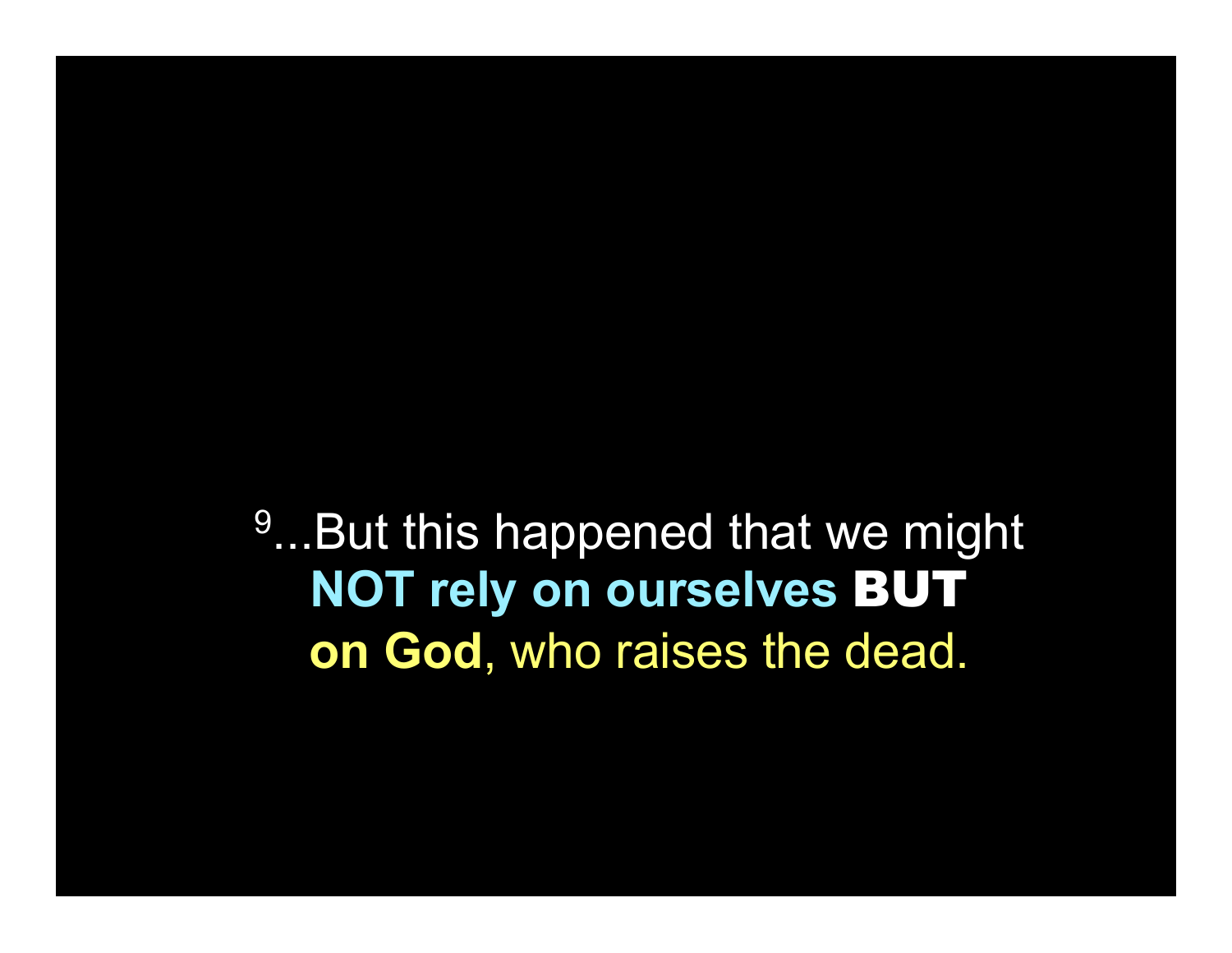<sup>9</sup> ...But as a result, we STOPPED Relying on ourselves and Learned to rely **ONLY on God, who raises the dead.** (NLT)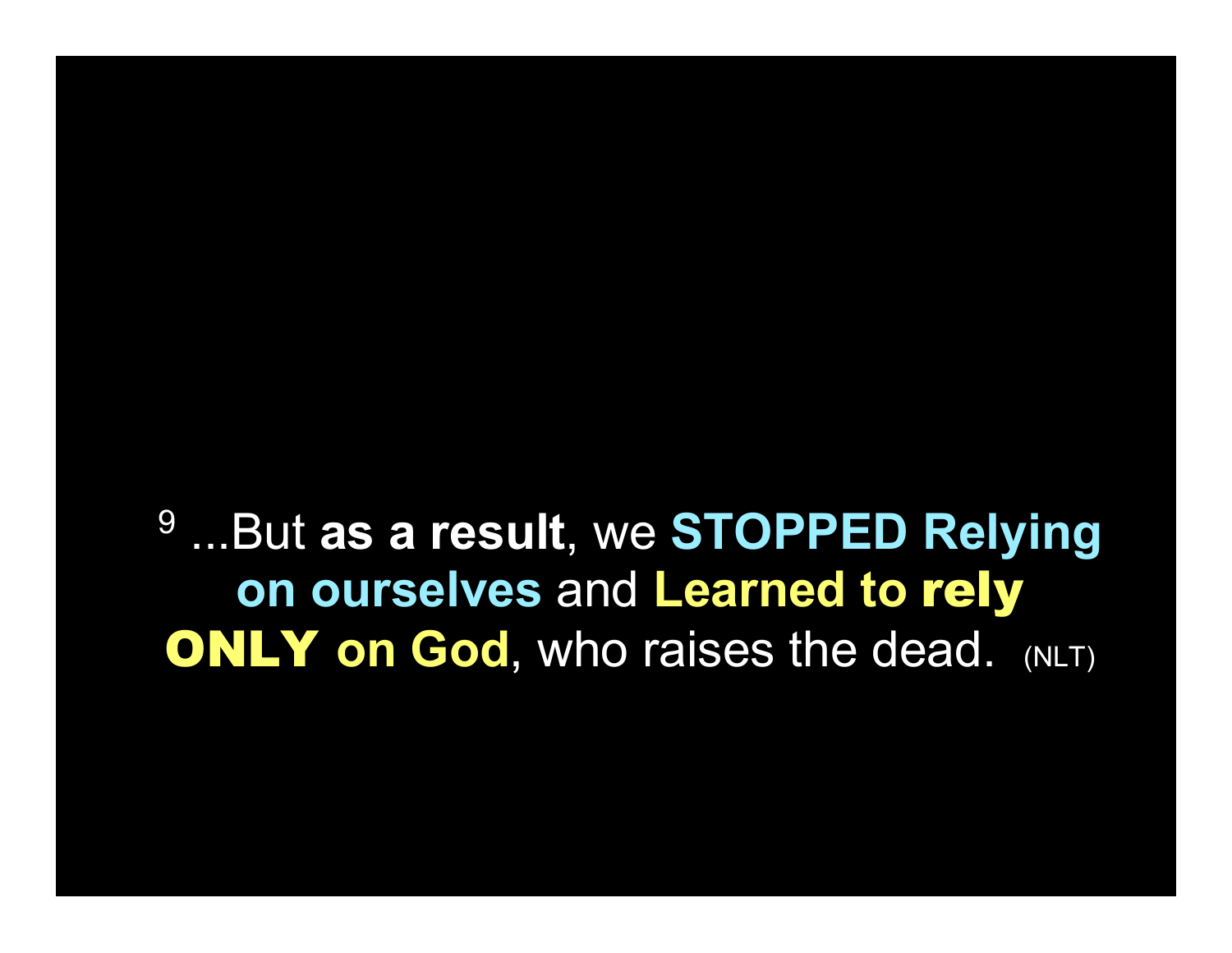Hebrews 13:5 (NIV)

Keep your lives FREE from the Love of money and be CONTENT with what you have, because God has said, Never will I leave you; never will I forsake you.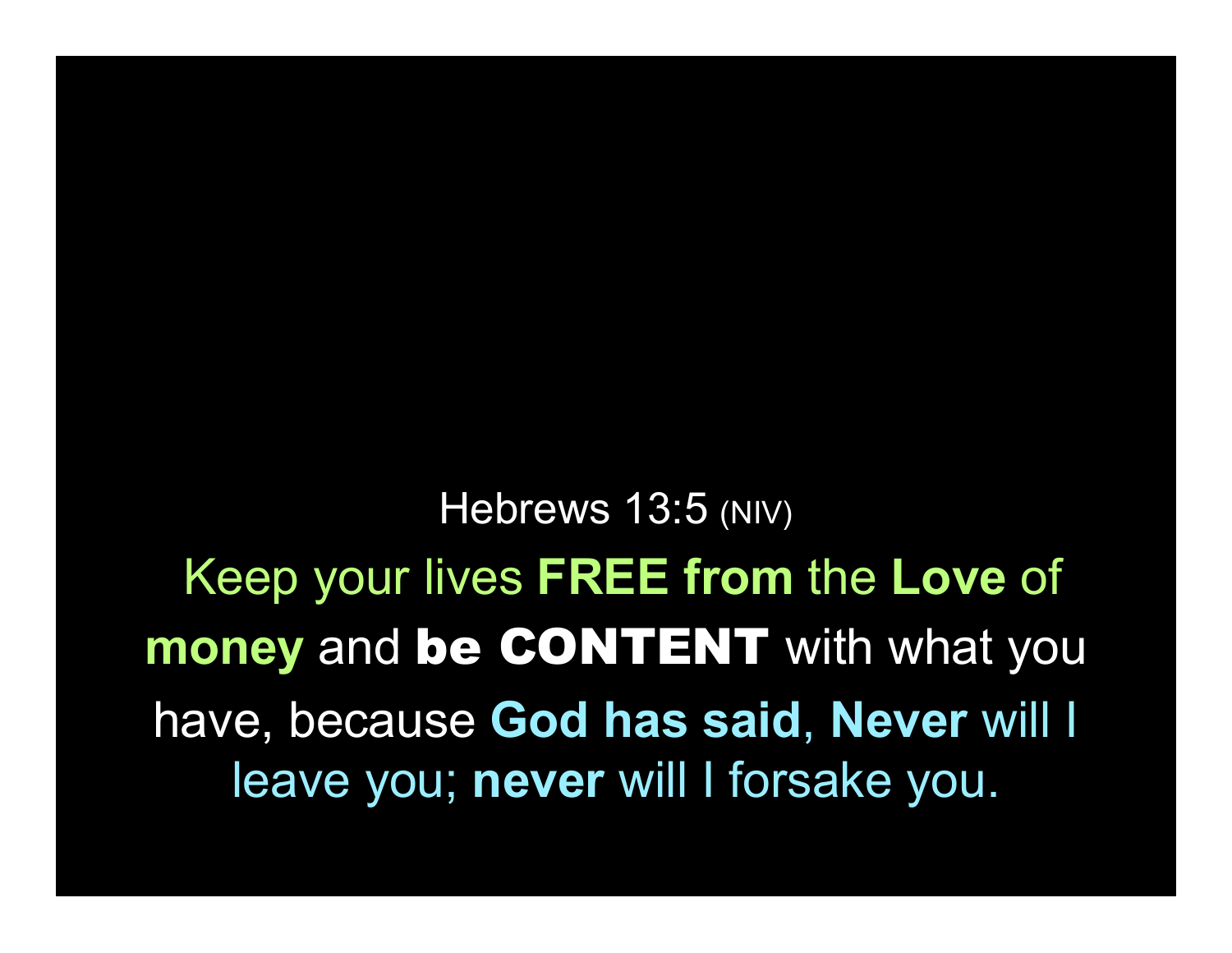For the Lord my Shepherd – Leads me, leads me And He is ALL I Need – In the darkest valley I know, I know – My Shepherd is ALL I need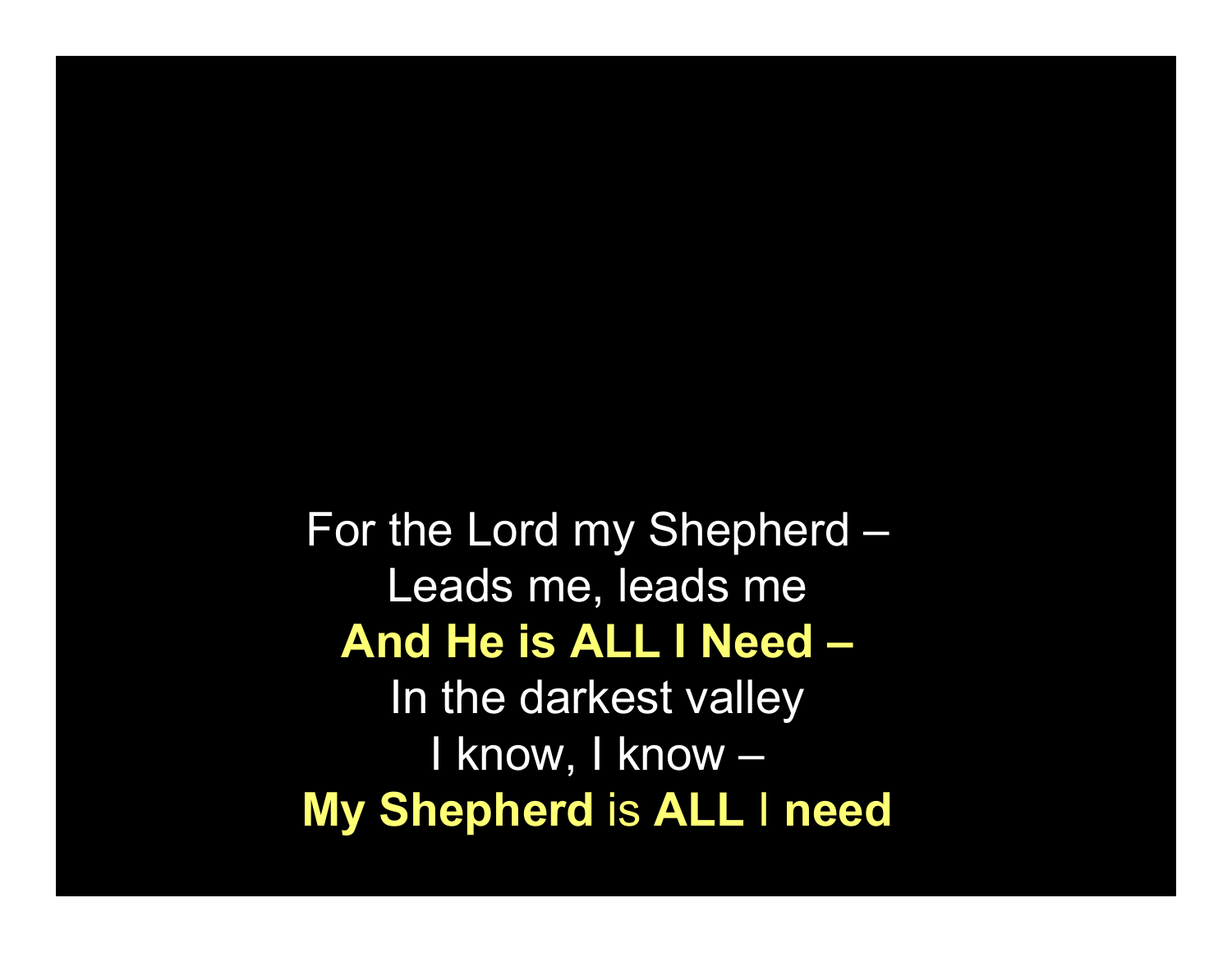## Christ is willing to DWELL within a Gentile heart.

MacDonald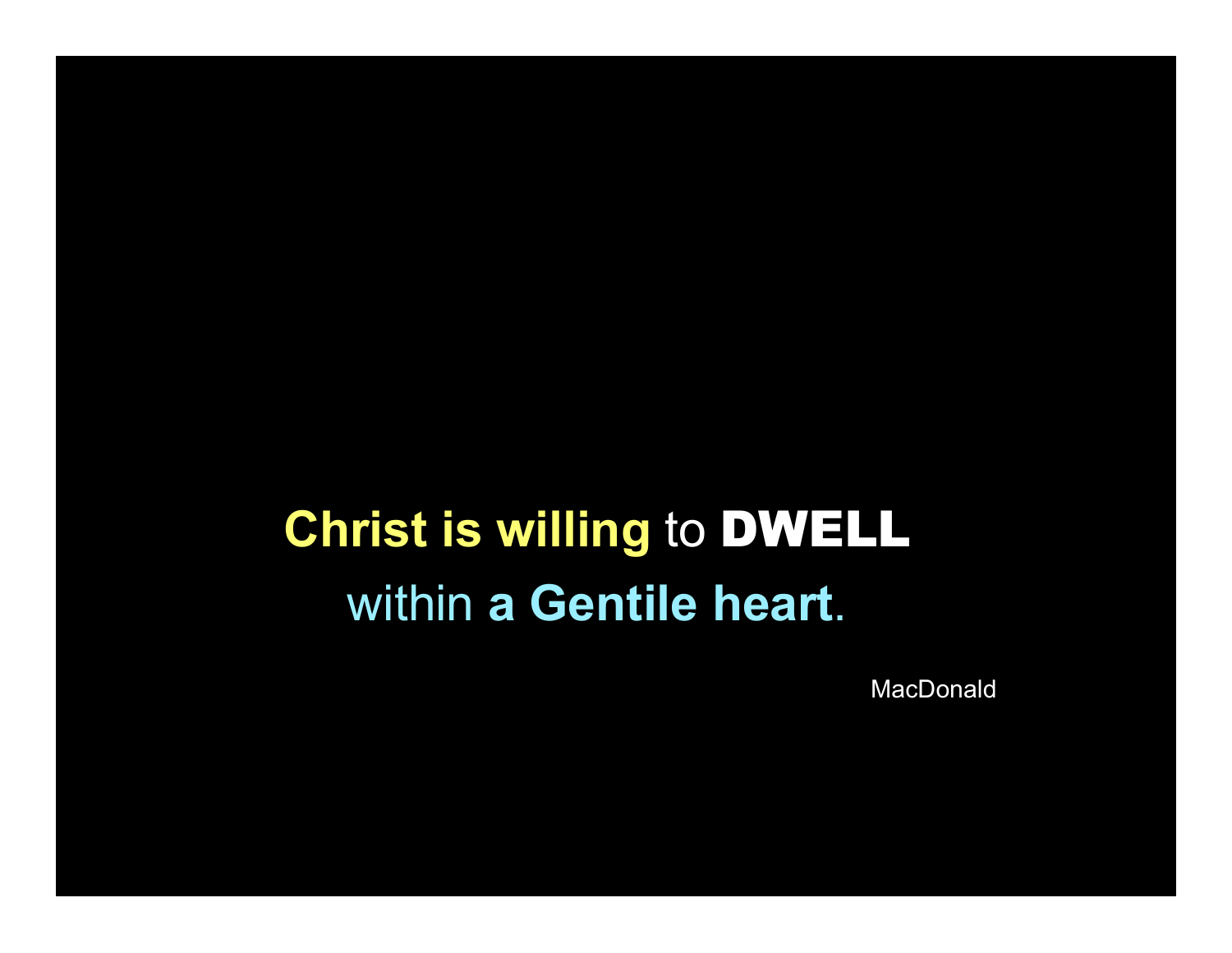Galatians 3:28 (NIV) There is NEITHER Jew nor Greek, slave nor free, male nor female, for you are **ALL ONE** in Christ Jesus.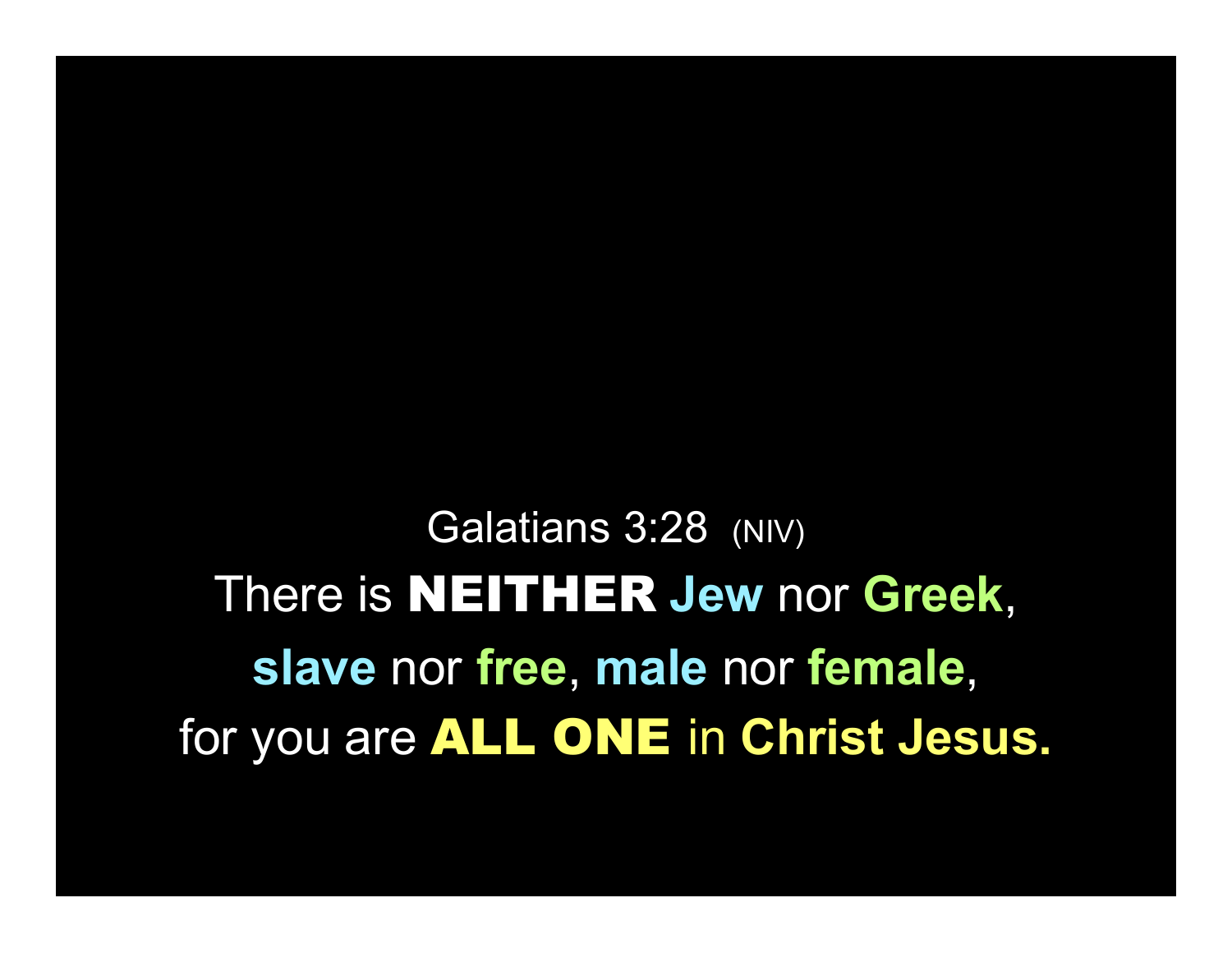Paul tells us the Truth about faithfulness in ministry. It involves suffering. It's aim is maturity. And it is a lot of hard work. HNTC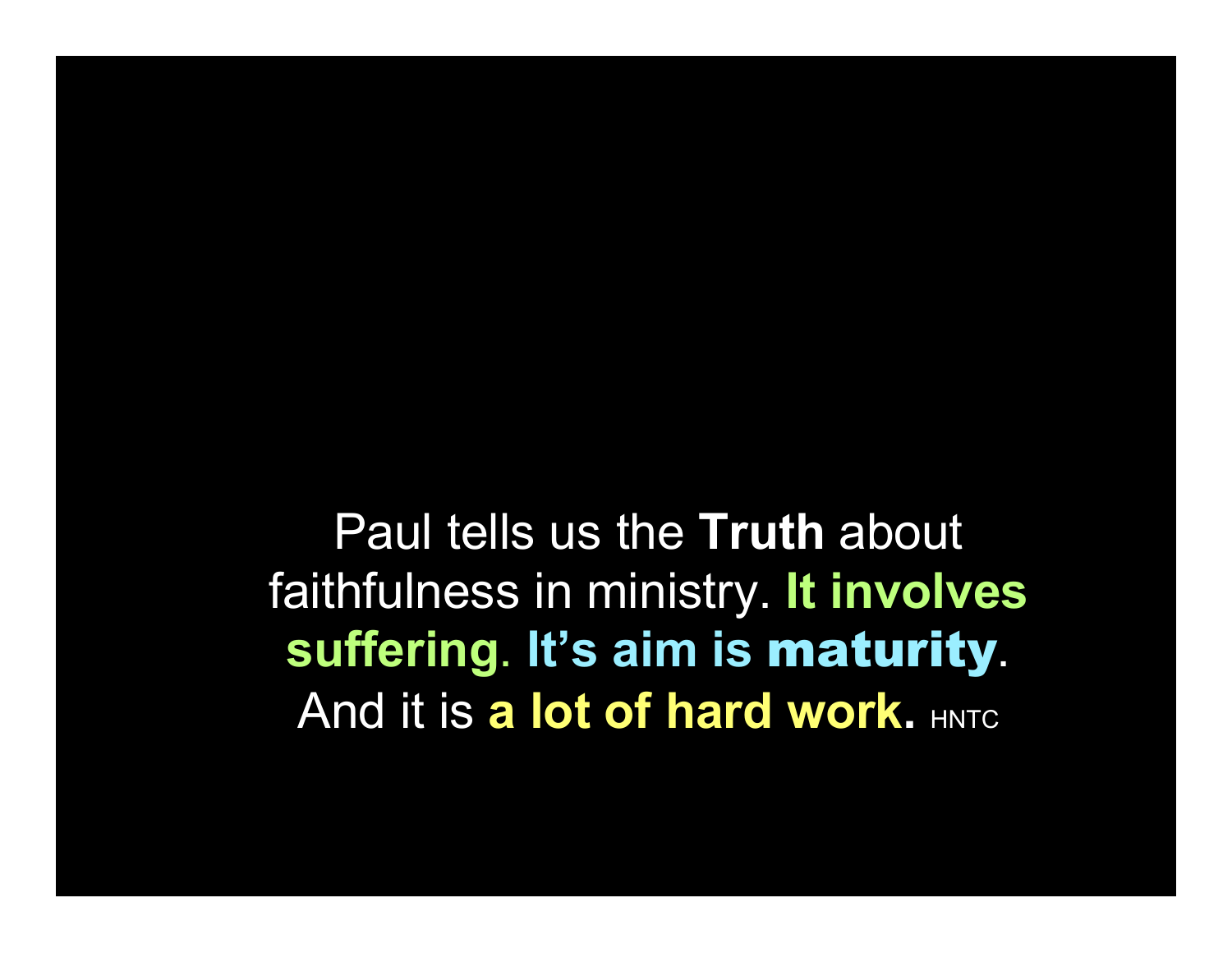<sup>28</sup> So, naturally, we proclaim Christ! We Warn everyone we meet, and we Teach everyone we can, ALL that we know about Him, SO THAT, if possible, we may bring every man up to his full maturity IN Christ Jesus. <sup>29</sup> This is what I am working at all the time, with all the strength that God gives me. (JBP)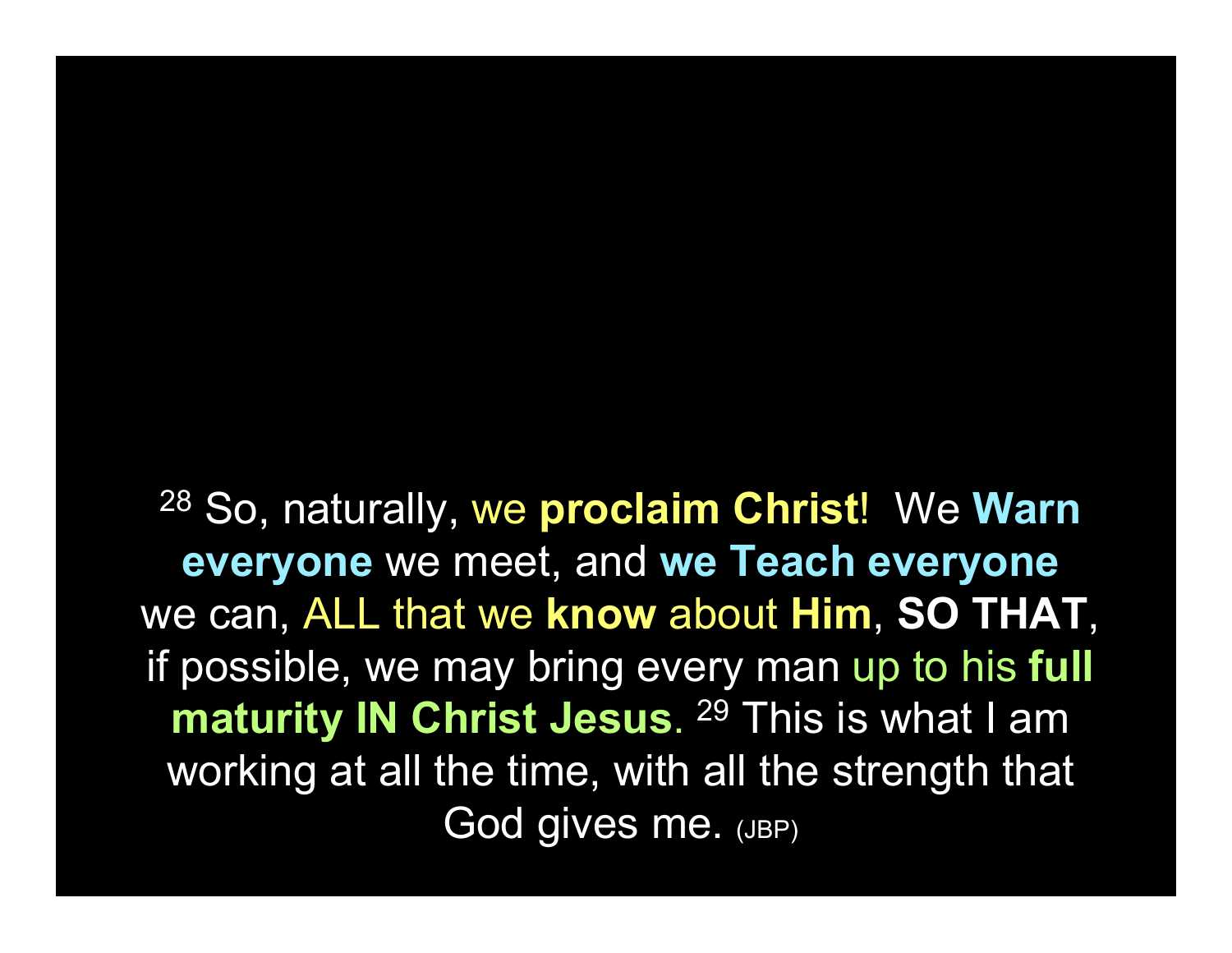<sup>28</sup> We proclaim HIM, warning and teaching everyone with all wisdom, SO THAT we may present everyone Mature in Christ.

(CSV)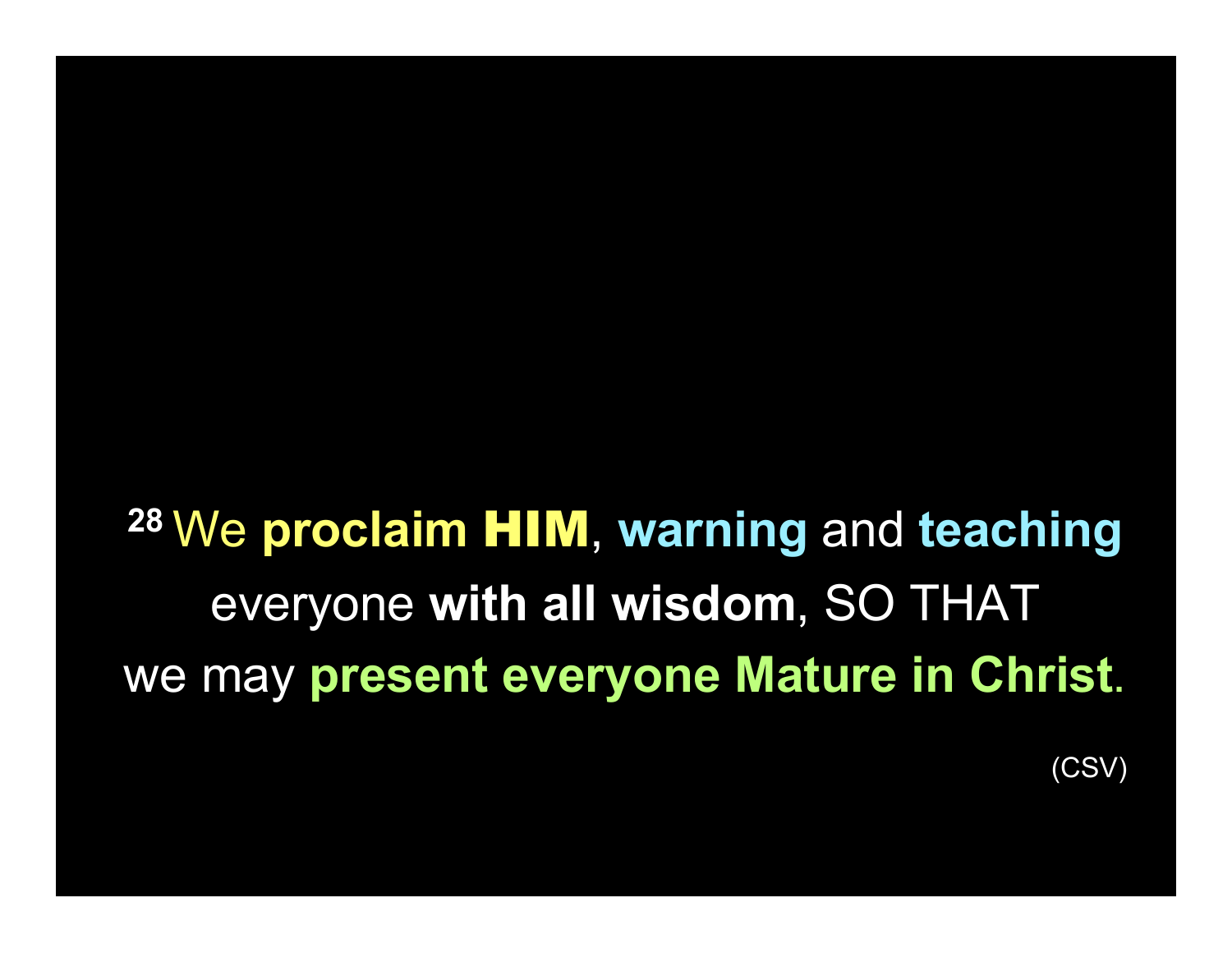1 Peter 1:23–2:3 (NIV) For you have been **born again**, not of perishable seed, but of imperishable, through the Living and Enduring WORD of God.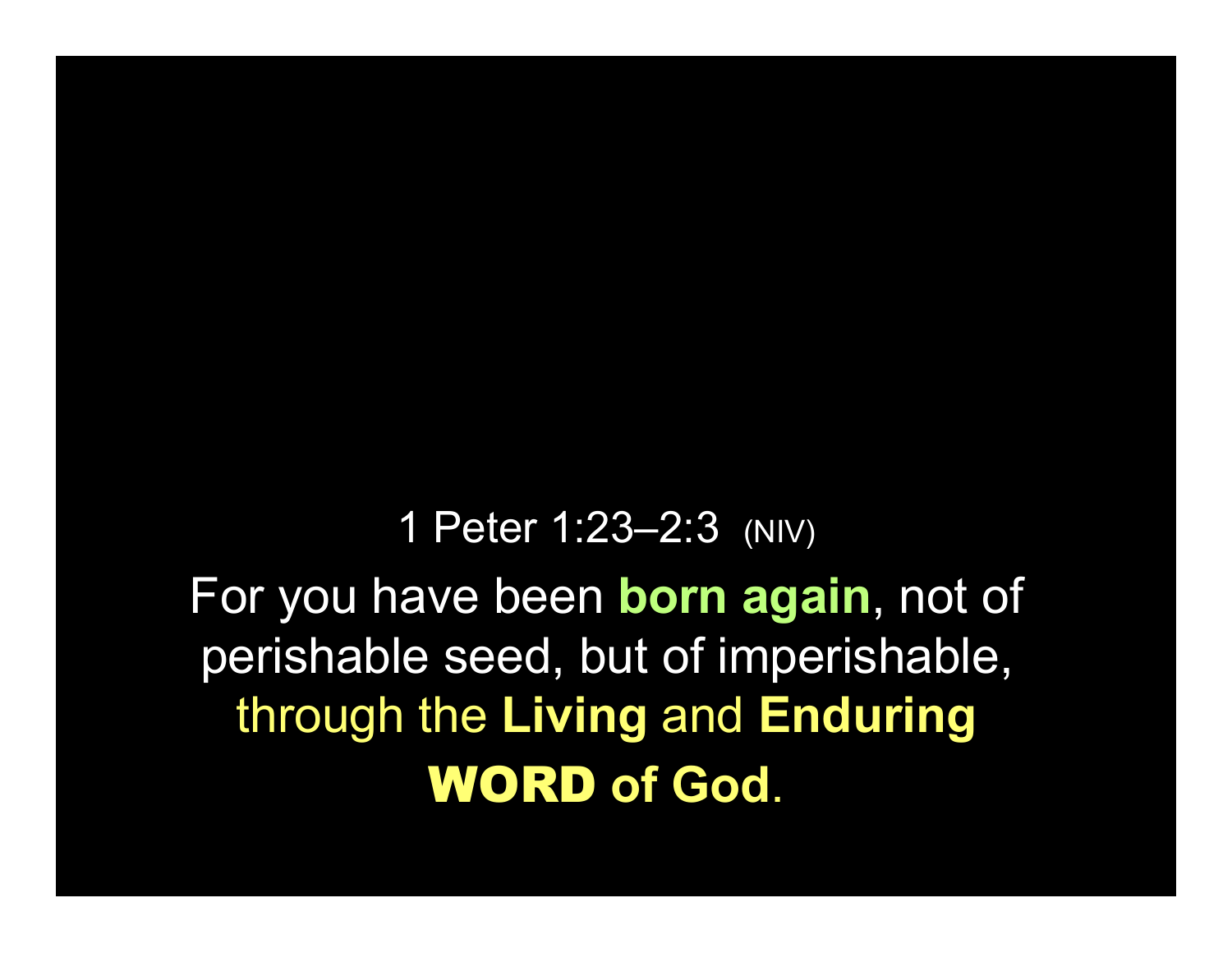<sup>24</sup> For, All men are like grass, and all their glory is like the flowers of the field; the grass withers and the flowers fall, <sup>25</sup> but the **WORD** of the Lord stands forever...